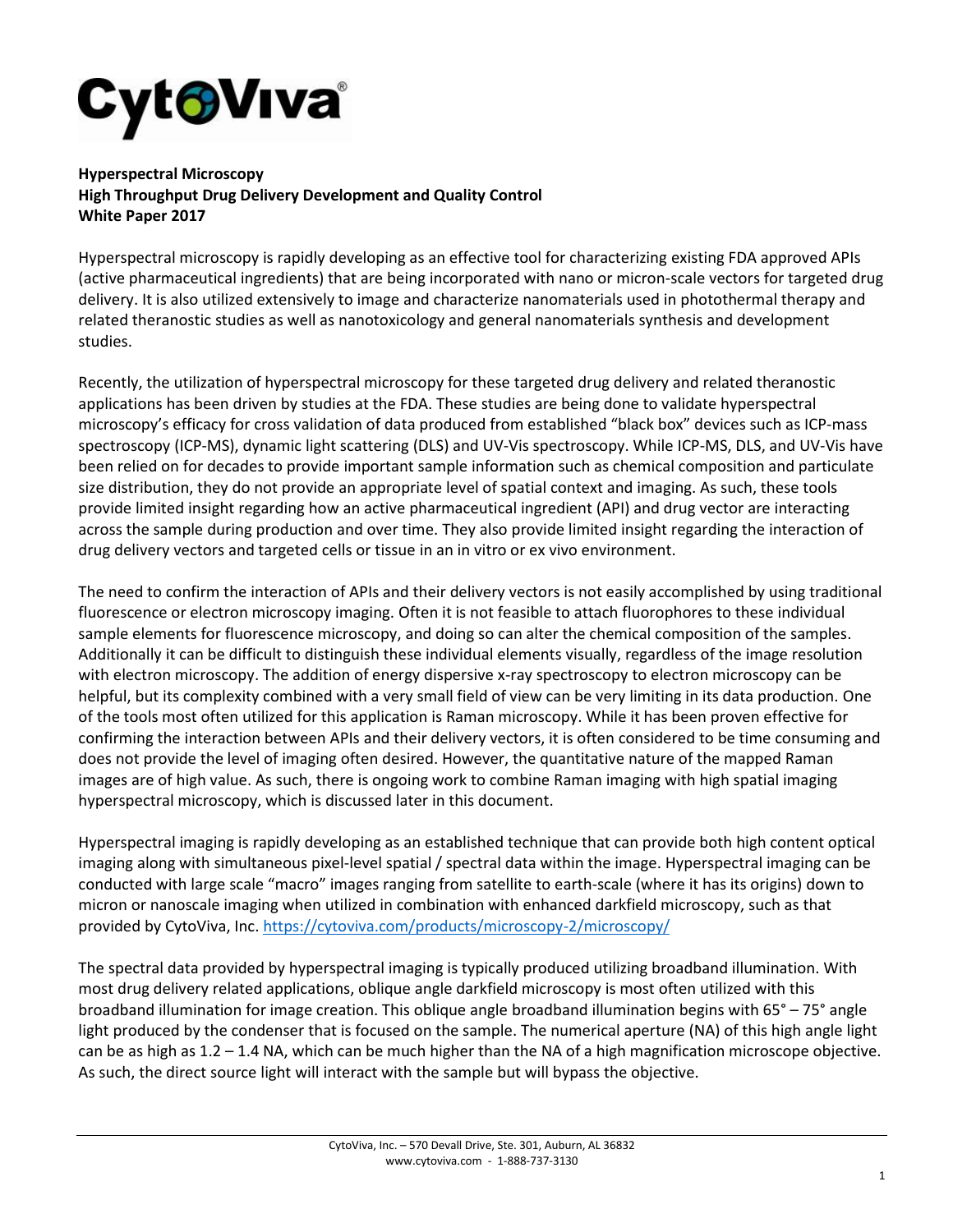

**Figure 1: Diagram of Basic Darkfield Light Path.**



**Figure 2: Hyperspectral Data Cube Illustration.**

The oblique angle light that does interact with the sample creates scatter from the sample. More specifically, this is typically Rayleigh or Mie scattering, depending on the size of the objects scattering light. Because this scattered light from the sample enters the objective without any source light interference, it appears bright against a dark background. This is why the technique is referred to as darkfield (see Figure 1). With this technique, the scatter from sample elements down to the nanoscale can often be easily observed directly from the microscope oculars or captured via a standard optical camera. To improve on the performance of darkfield microscopy, CytoViva Inc. has commercialized a patented enhanced darkfield illumination system. This enhanced darkfield illumination serves to further improve the signal-to-noise as much as 10x over standard darkfield. This enhancement has been documented to enable scatter detection from nanoparticles as small as 10 – 20 nm. It is also much easier to align and use than standard darkfield optics. By integrating hyperspectral imaging onto this enhanced darkfield microscope, hyperspectral images of nano to micron-scale drug delivery vectors can be easily captured with this technique, enabling individual sample elements to be identified and then spectrally mapped across the high resolution images.

A hyperspectral image is often referred to as a datacube. A single image can contain as many as 500,000 pixels, with pixel size varying from microns down to 100 – 200 nm each, depending on magnification. These hyperspectral datacubes are considered 3D images with the X and Y axis being spatial dimensions and the Z axis containing spectral data (see Figure 2).

Each pixel of the image contains the spectral response in the Vis-NIR spectral range from  $400 - 1,000$  nm or in the SWIR range from  $900 -$ 1,700 nm. Spectral resolution can be as high as 2 nm in the Vis-NIR range and 5 nm in the SWIR range.

When captured using a microscope, these hyperspectral images are typically created in a line scan or "pushbroom" fashion by moving the sample across the field of view of the microscope and spectrograph via an automated translational microscope stage. Typically these hyperspectral images are created in seconds or minutes, depending on the required exposure and the area of the sample being imaged.



**Figure 3: Enhanced Darkfield Hyperspectral Microscope.**

Components for the microscopy-based hyperspectral imaging system include a specialized broadband light source, automated translational stage, transmission diffraction grating spectrograph and camera (see example in Figure 3). These components are integrated to work together with highly functional image capture and analysis software. This proprietary software provides the ability to compare spectra within a sample image or among large numbers of samples. It can also build a spectral library of unique sample elements, and using this spectral library these sample elements can then be mapped in subsequent samples.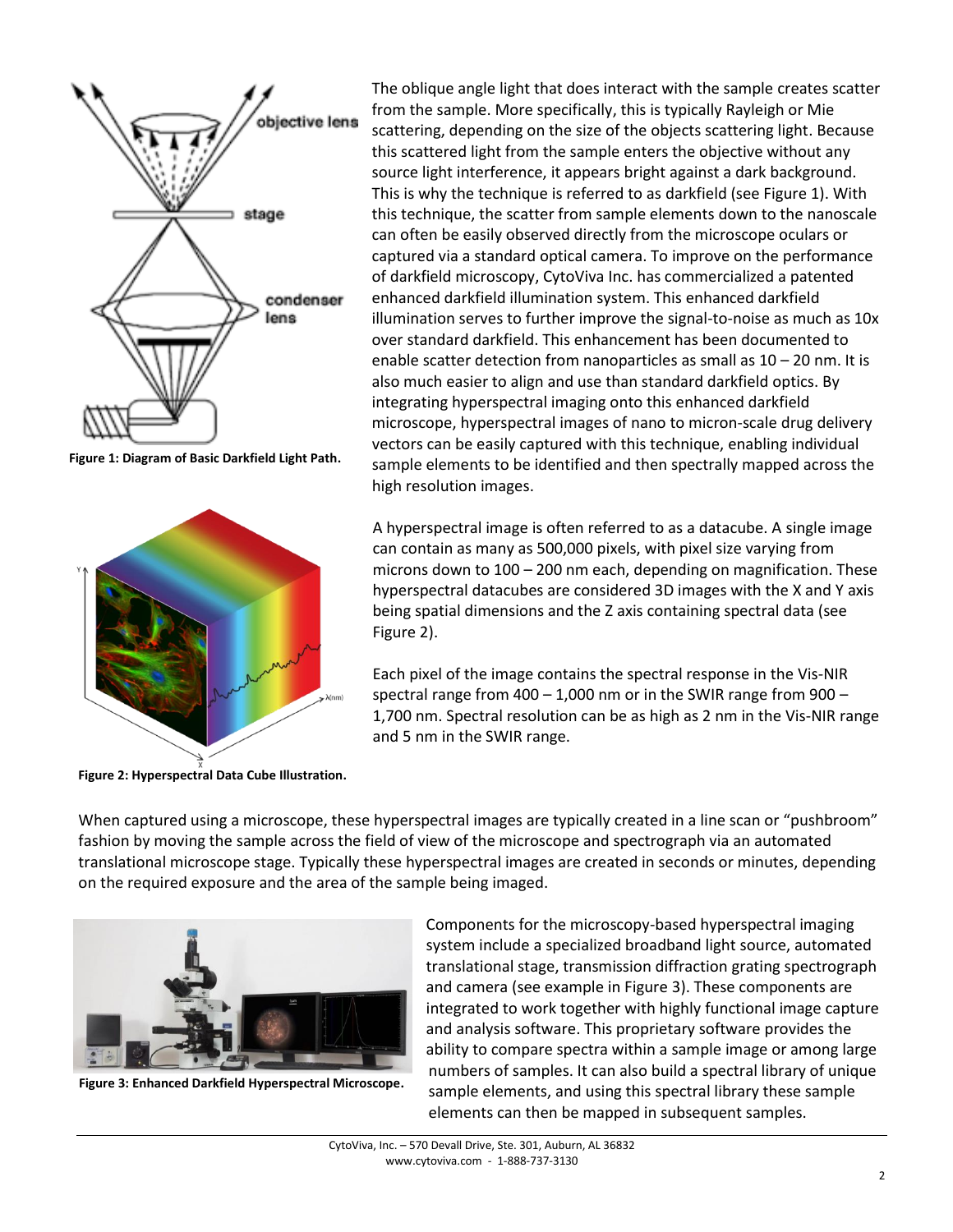## **RESTASIS**® **API Delivery Vector Example Application**

A specific API delivery vector example that was recently tested by the FDA with CytoViva's enhanced darkfield hyperspectral microscopy was a cyclosporine and emulsion sample. This sample is already in the market and is branded as RESTASIS® by Allergan, Inc. A detailed poster demonstrating results from this test can be found here: <http://cytoviva.com/wp-content/uploads/2016/07/FDA-AAPS-CytoViva-2015-imaging-poster.pdf>

Detailed data from the FDA test focused primarily on the ability to spectrally identify and map the API cyclosporine in the emulsion vector. The FDA also produced data using the system to spectrally identify and map other elements within the sample.

A final data set produced by this FDA study and included in the poster was a demonstration of the benefits of the high resolution imaging produced by the enhanced darkfield microscopy optics from the CytoViva system. These images enabled the ability to conduct counts and size distribution of the <1 um size emulsion vectors. By producing histogram outputs at different concentrations, comparative data was established to test against similar data from dynamic light scattering (DLS) techniques. DLS is often considered a standard for these size distribution measurements. Unlike DLS, measurements from these enhanced darkfield images allow you to "see" and observe the sample from which the data is produced, providing a high level of qualitative confidence in the data production.

Outlined below are some example hyperspectral images and associated data from a RESTASIS® sample. This data was captured separately from the FDA work but is illustrative of the ability to capture hyperspectral images and conduct image analysis as well as identify and spectrally map the API within the emulsion vector.



**Figure 4: 60x Hyperspectral Image of RESTASIS Sample. Figure 5: 4X Digital Zoom Hyperspectral Image.**



Figure 4 above is a full hyperspectral image of the RESTASIS® sample captured with a line scan hyperspectral imaging system mounted on a CytoViva enhanced darkfield equipped optical microscope. Notice the very bright image of the emulsion against a dark background, which is indicative of the high signal-to-noise image production possible with these enhanced darkfield optics. This hyperspectral image is ~700 x 700 pixel resolution and individual pixels sizes (that can be seen in the digital zoom image of Figure 5) are ~210 nm square. This image was captured at 0.8 seconds exposure setting for each pixel row captured, so the entire image was captured in a matter of minutes. Each pixel of this hyperspectral image contains the complete 400 – 1,000 nm spectral response of that pixel's spatial area. The spectral resolution across the entire wavelength range was ~2nm.